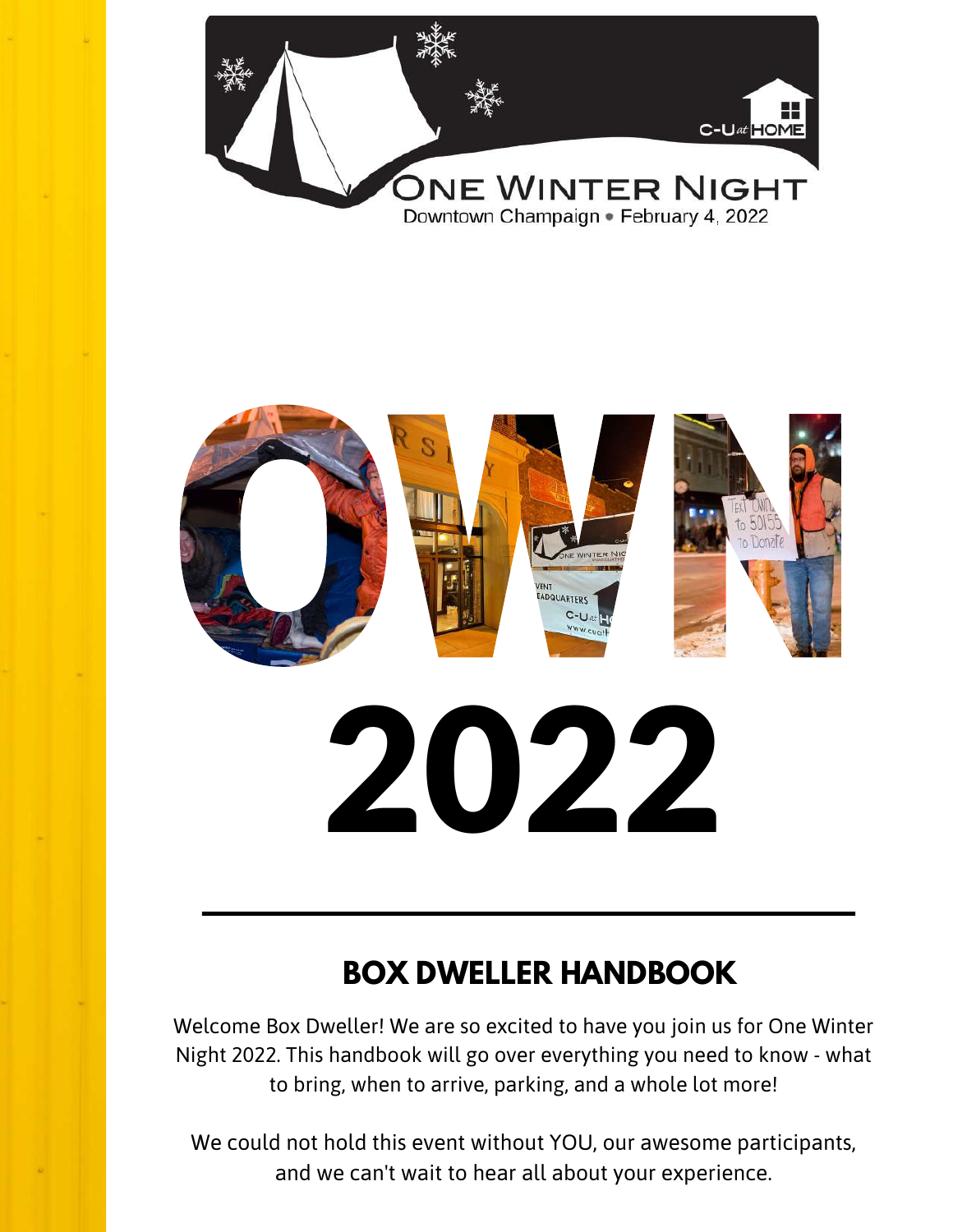# **THANK YOU!**

As we kick off this eleventh annual community awareness event with a God-sized goal of raising \$500,000, it is so important that we express our genuine and heartfelt thanks to YOU, our amazing Box Dwellers, for embracing this ministry and joining in our efforts to house and support the most vulnerable homeless on their journey of healing and restoration. It is our largest goal ever as we are committed to sustaining yearround shelter for men and women in our community along with the many other essential services we provide. Your participation in this event is a BIG deal and our gratitude to you for your generosity, support and sacrifice is immeasurable.

# **THE BASICS**

Date: Friday, February 4th, 2022- Saturday, February 5th, 2022 Time: 6:00pm-6:00am Location: Downtown Champaign, Headquarters: The Venue CU (51 E. Main St.) Goal: \$500,000 Dress: Warmly in lots of layers. Bring blankets to help stay warm during the night!

# **ALCOHOL/DRUG FREE EVENT**

A large part of our ministry is assisting folks who struggle with substance abuse. Please keep in mind that One Winter Night is a drug and alcohol-free event. We ask that you abstain from purchasing alcohol at local downtown businesses while participating as a Box Dweller. Thank you for respecting this request.

# **WHAT TO BRING**

- Any cash/check donations you have collected
- Blankets, quilts, or sleeping bags
- A tarp (this helps keep the elements out)
- Extra snacks (snacks will be available at headquarters)
- A cell phone or personal tablet to help you in your fundraising efforts
- Chair (folding chairs will be provided, but if you have a comfortable travel chair, feel free to bring it)

\*\*It is our goal for you to experience, first hand, what it is like to sleep on the streets without the Good Things to Bring: example are so used to.\*\*

#### What NOT to Bring:

- Personal belongings of importance or high value
- Electric or battery-operated clothing
- Any type of heater
- "Hot" prepared food (no delivery please)
- Tents
- Air mattress or foam mattress
- Candles or other open flames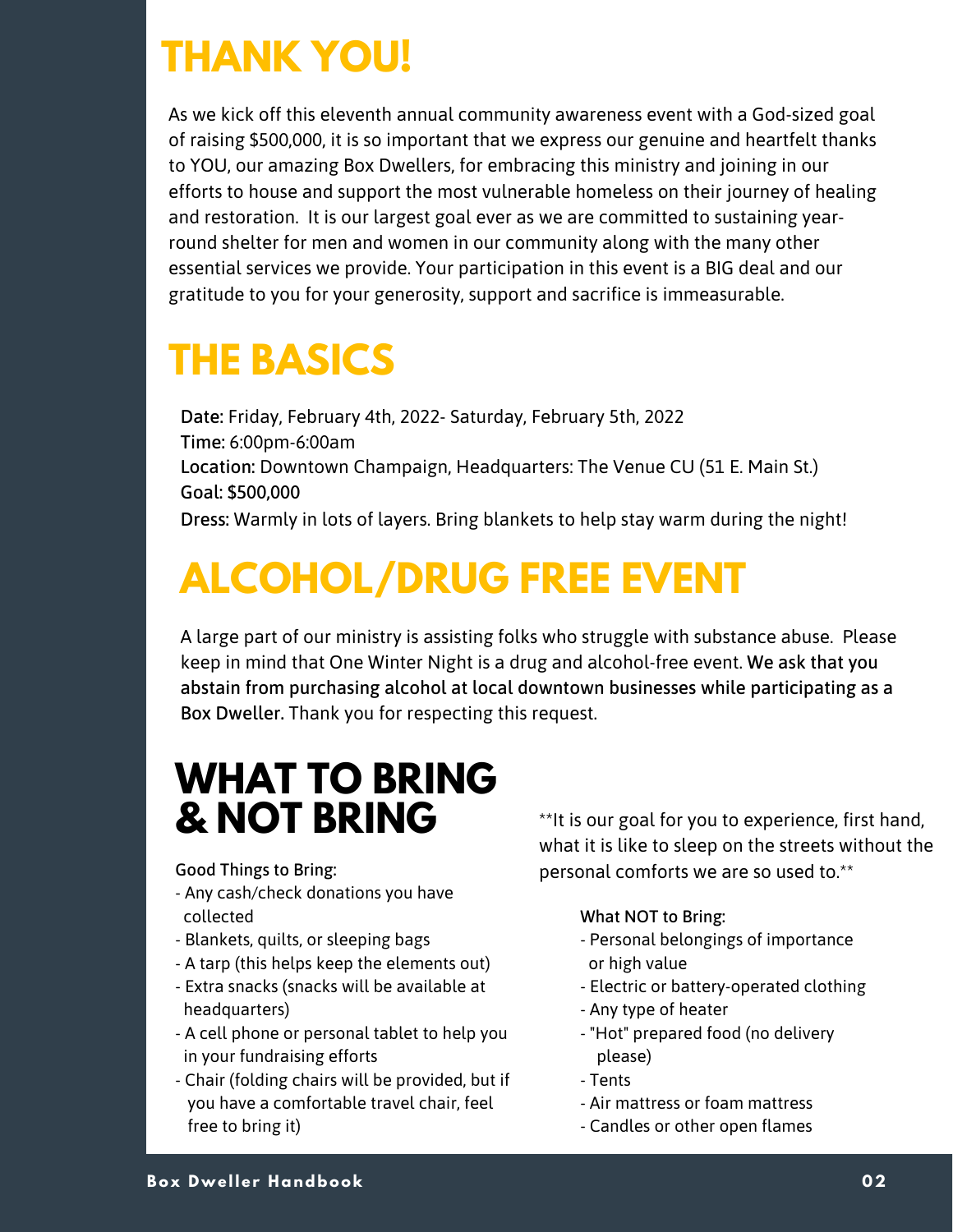# **ARRIVAL & CHECK-IN**

### Parking

There is plenty of parking available in the lot behind The Venue CU, located directly north of the building. The parking lot can be accessed between The Venue CU and Black Dog. The same lot can also be accessed from Walnut Street (first right after Main).

There is metered parking on the streets and in the lot west of The Venue CU. If you park at a metered spot, please be sure to check and see how late they are enforced. We don't want anyone getting a parking ticket!





### Box Dweller Check In

Please head to event headquarters at The Venue CU (51 East Main Street) in downtown Champaign (for OWN on the Quad, see page 7).

There will be two check-in stations, one for Box Dwellers and one for Volunteers. Check-in will be held from 4:00pm to 7:00pm for Box Dwellers, and we encourage you to arrive sooner rather than later! We will be as efficient as possible with the check-in process but it generally takes about 5 minutes to assist each box dweller. Please keep in mind that the most popular time for check-in is 5:30pm. Many people come around this time, so we thank you in advance for your patience!

When you come to check in, please bring any donations that you have collected with you. Put both cash and checks in an envelope that is clearly marked with your name. This is extremely important to ensure funds are allocated to *your* fundraising goal.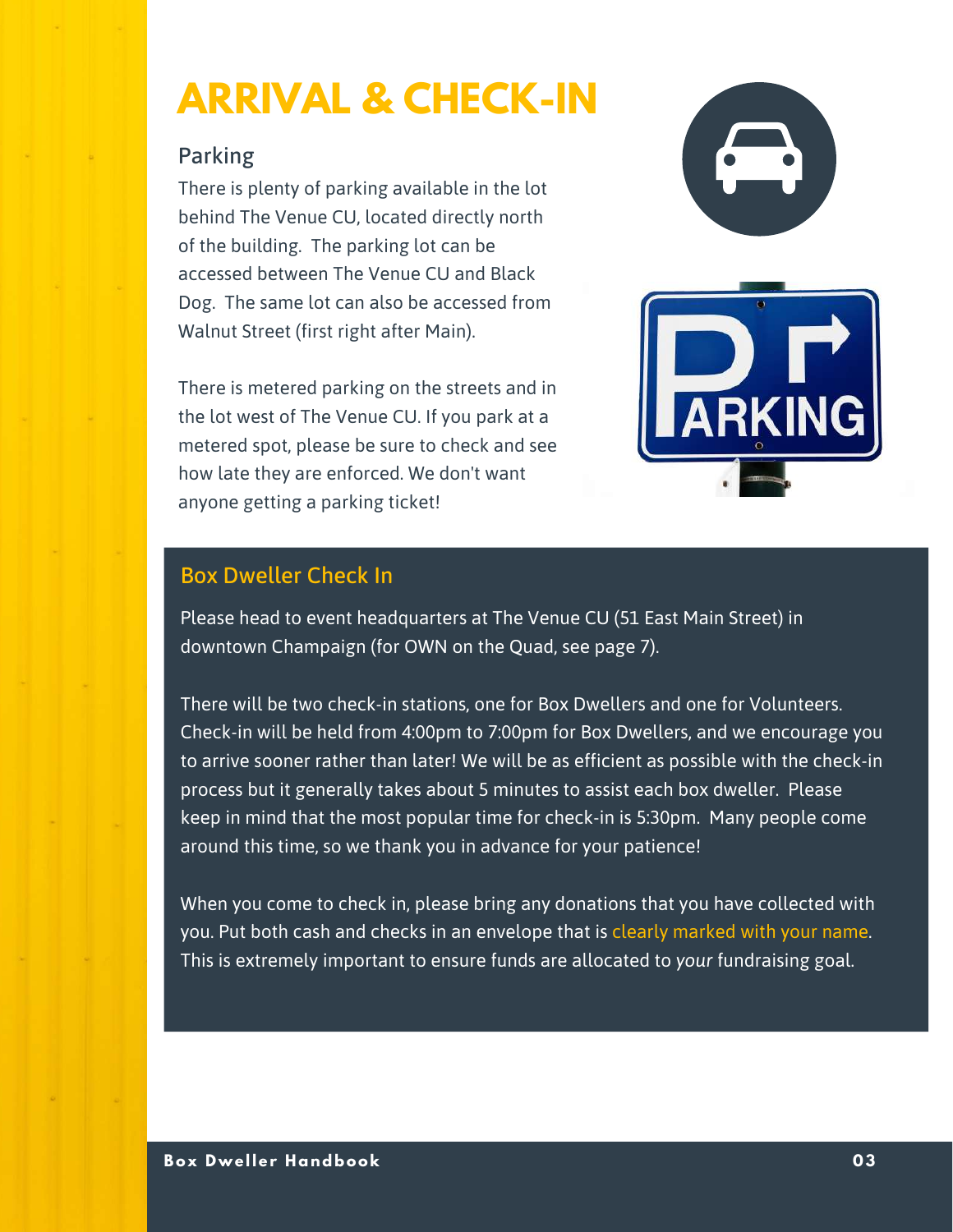### Check-In Continued...

When you check in , you will read and sign a confidentiality document and liability waiver. You will be given a packet containing the following items:

- ✓ An event program that includes a detailed map of the event, your box station location, where you will find boxes, and porta-potty locations. It also includes a schedule of entertainment and featured speaker presentations for the evening.
- ✓ Hand warmers
- ✓ OWN 2022 merch
- ✓ Pen
- ✓ Donation envelopes (for any donors who give cash AND need a tax receipt)
- ✓ Plastic bags with cards to insert with your name for hourly donation collections
- ✓ Small trash bag to put all your trash in throughout the event (please dispose of in dumpster in downtown area)

One of our awesome registration volunteers will go over your packet with you and answer any additional questions about the evening that you may have. They will point out your box station on the map and direct you to where you will be stationed for the evening.

# **DONATIONS: NIGHT OF**

For cash donations, please ask the donor if they would like a tax receipt. If they would like a receipt, it is important that you get the donor's full name and address. In your checkin folder you will be provided with envelopes that have space for a name and address. We will process these donations and mail them a receipt. If the donor does not need a tax receipt, simply accept the cash and put it in the Ziploc bag provided, with your name written on the tag inside the bag. A security volunteer will come pick it up from you during the evening. We keep the OWN accounting books open for 2 weeks following the event. All One Winter Night donations are due by 2/18/22.

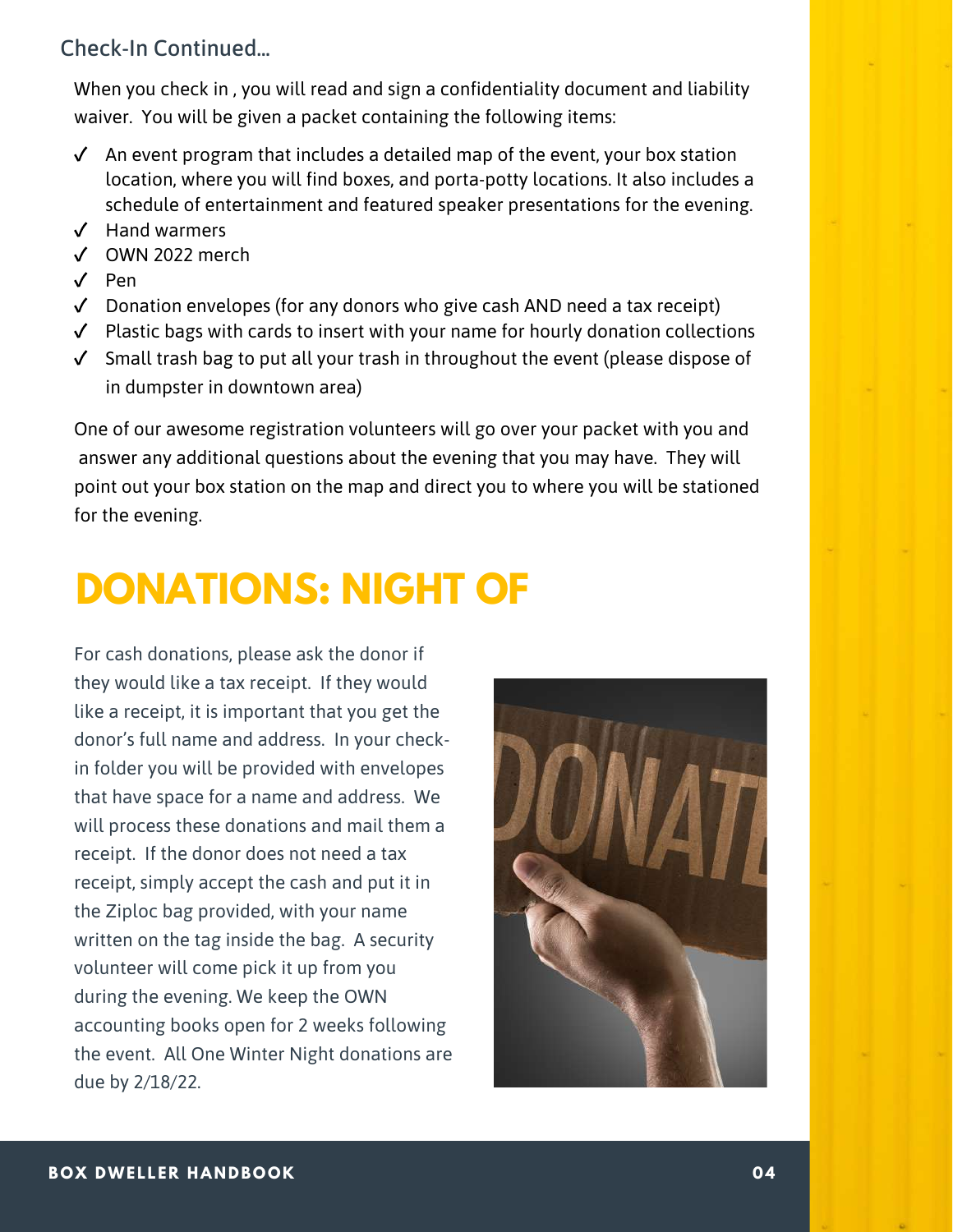



*Please bring any cash or check donations you have received to the event. Make sure that any checks have your name on the memo line. You will turn these in when you arrive.*

## **BOX PREPARATIONS**

How you set up your box is largely up to you. Many of the boxes do not have flaps on one end, so please be sure to bring enough covering to keep the warm in and cold out. Some people cut one edge of their box lengthwise and fold it into a triangle, which looks like a long, slender teepee. This style allows a box dweller to fold two layers of cardboard on the bottom, yielding an extra layer of cardboard between you and the cold sidewalk. Others keep the box in a rectangular shape. Some keep





their open box end next to a building and others keep the open box end closest to the street and cover it with blankets and/or a tarp. If you are participating as part of a group, please only use a maximum of 3 boxes. This will ensure that every "box dweller" gets a box. Once all of the boxes have been distributed, feel free to check back after 8:00pm. If there are any left over, you may take additional boxes!! You may personalize your box as you see fit. Feel free to get creative!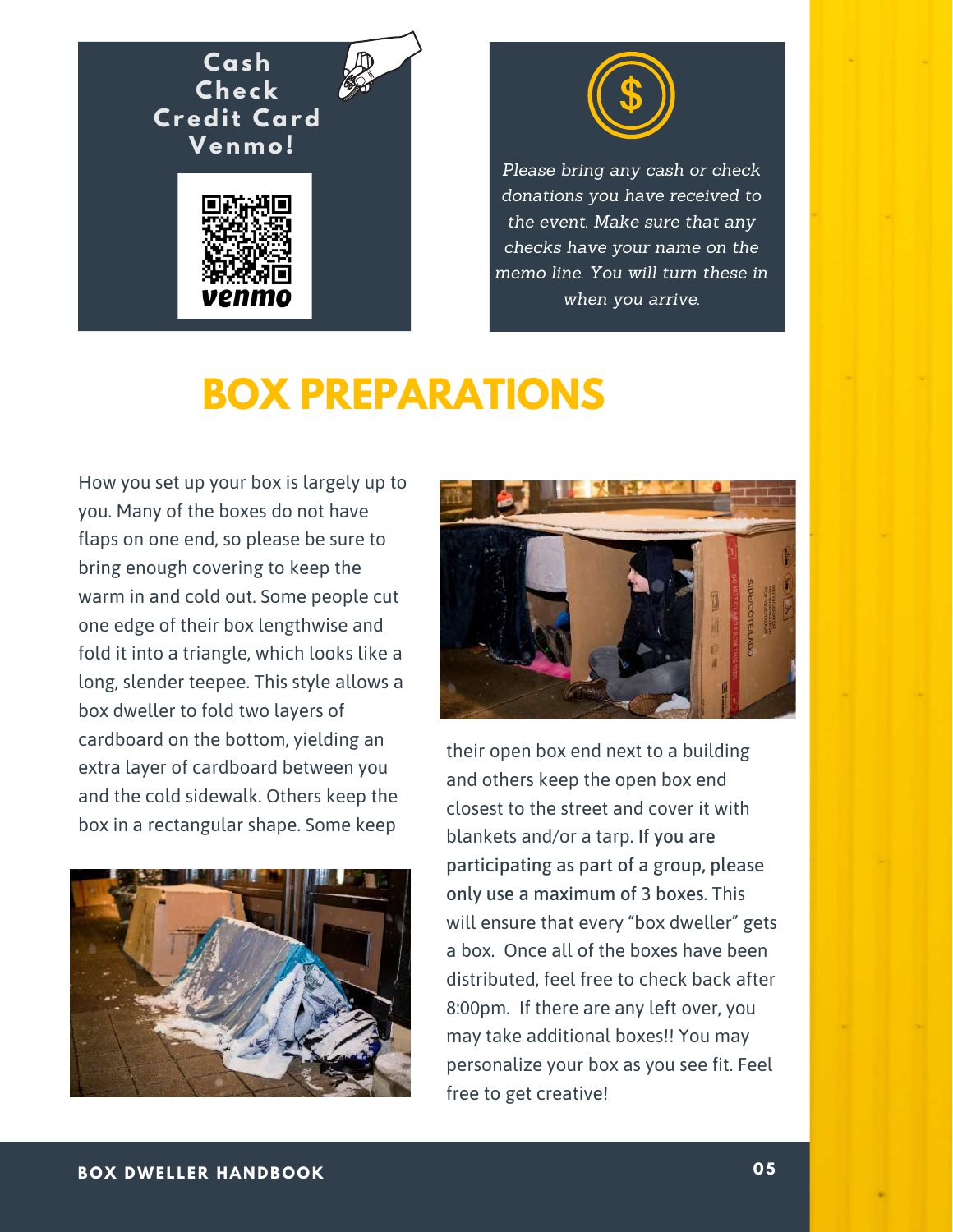# **OWN EVENT HEADQUARTERS**

Our Event "Headquarters" is located at The Venue CU at 51 East Main Street. This is the place you will come to be registered and find out important information for the evening.

This will also serve as your warming center for the evening. There will be a hospitality "snack bar" where you can come to get a cup of hot coffee, some hot chocolate and various snacks. The "snack bar" will open at 6:00 pm Friday evening and will remain open all night.

There will also be first aid supplies and a medical professional stationed at Event Headquarters in case of an emergency. Our "headquarters" will also be where our speaker presentations and musical performances will be (see schedule below and in your program).

The Salvation Army "Canteen Run" truck will be parked just across Main Street from The Venue. Snacks and drinks will also be available there.



# **FACEBOOK LIVE PRAYER**



At 8:00 pm, we will all pause as a group and join in a word of prayer led by J Leman. If you are not at headquarters, the prayer will be live on our Facebook page and YouTube channel livestream. Be sure to tune in!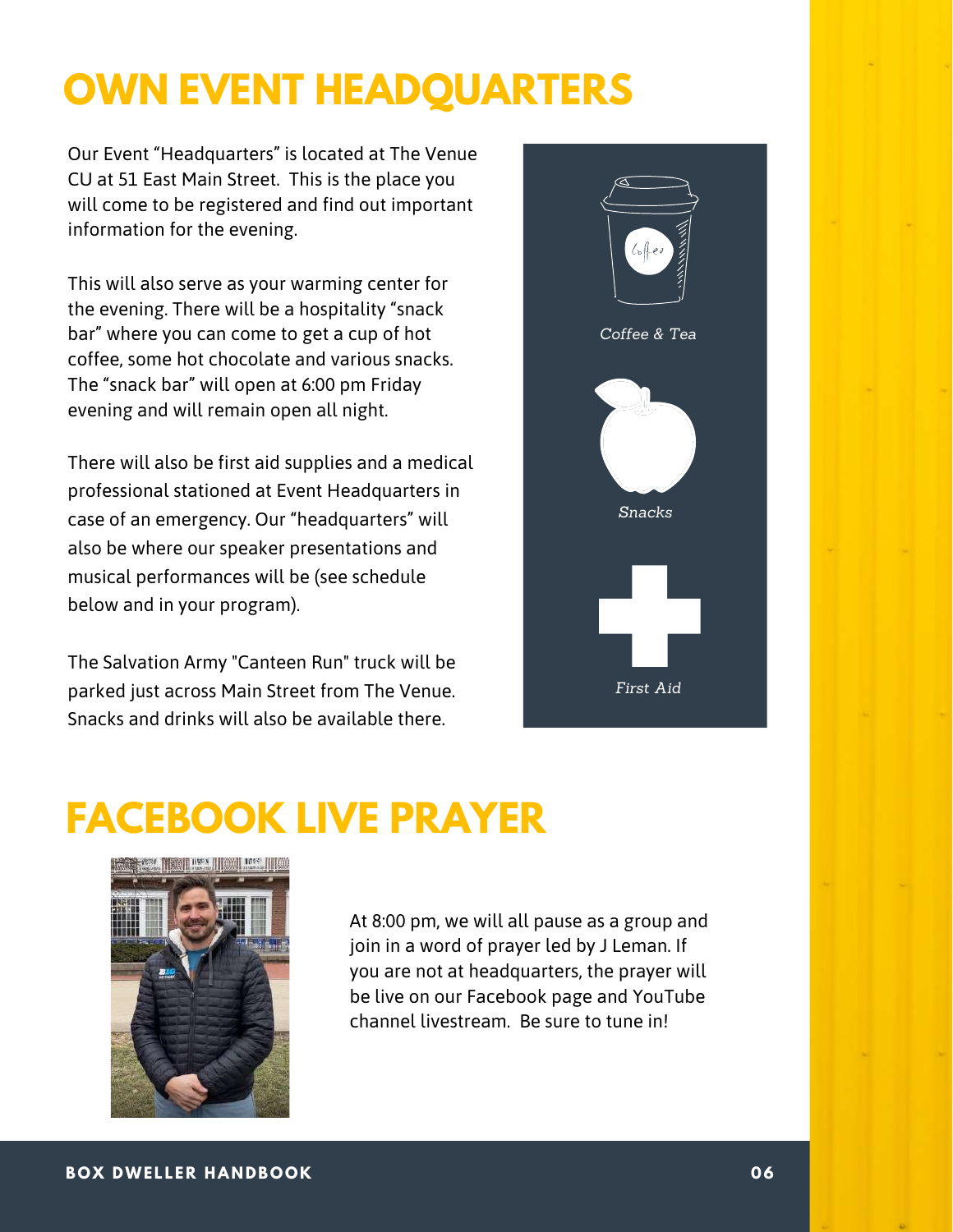### **OWN ON THE QUAD**



If you are participating on the UIUC Quad, you will receive information from the Office of Student Engagement about the registration process there. The Illini Union (south entry) will serve as Event HQ. Activities on the Quad begin at 6 pm, and many of the downtown speakers will appear either in person or via livestream. There will also be food trucks, a live DJ, and snacks and beverages provide.

### **SPEAKER PRESENTATIONS & ENTERTAINMENT**

One exciting thing we have lined up during One Winter Night is a series of speaker presentations and musical guests! Please check out the schedule in the "Event Timeline" section--you won't want to miss it!

Presentations and performances are available for box dwellers, volunteers, and the general public beginning at 5:00 pm and running throughout the night. Please encourage your friends to attend one or several of our special presentations, learn more about the issues surrounding homelessness, and see what C-U at Home is doing to address them.

The OWN 2022 livestream will kick off at 5 pm and run throughout the night. Go to cuathome.us and look for "OWN 2022 Livestream" under "Media" in the top menu.

# **V FOR VULNERABLE**



pandemic. "The Phoenix: Hope is Rising," a 2016 Directed by Phil Gioja of Center Street Productions, "V for Vulnerable," premiered at OWN 2021 and will be shown again this year. The documentary is set in Champaign-Urbana and Kankakee, IL following the work of C-U at Home and Fortitude Community Outreach during the height of the COVID-19 documentary about C-U at Home's founding, will also be shown.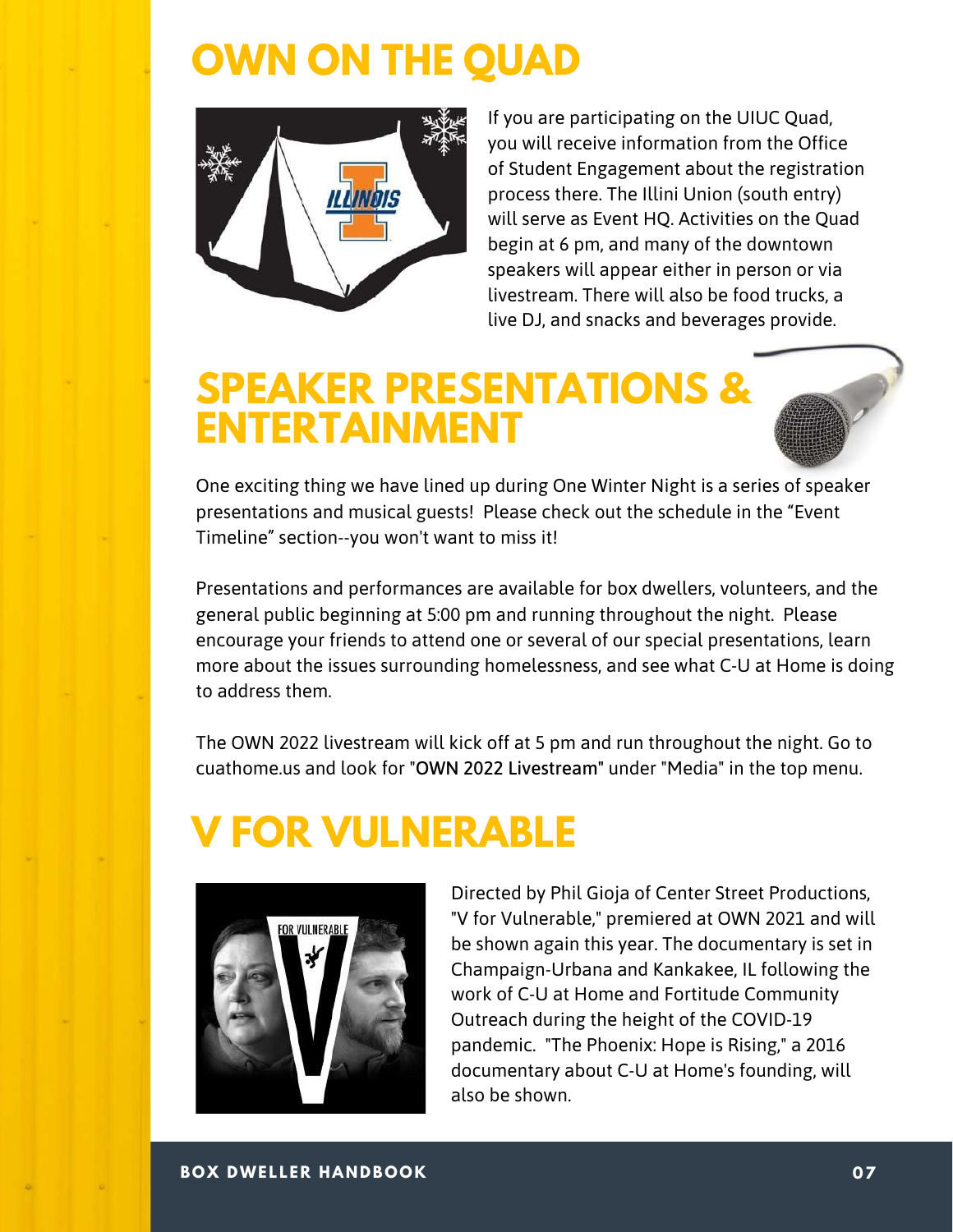# **SOCIAL MEDIA**

THANK YOU for getting the word out about being a Box Dweller. Several of you have been very active on Facebook so far and it's paying off!

As you continue to share your personal fundraising page link on Facebook, consider adding #OWN2022 to your post. This will make it easy for people to see all of the posts about One Winter Night in one place. We would love for you to tag C-U at Home in any of your posts or photos. Feel free as well to "check-in" to C-U at Home on Facebook.

**25,200** Follow our livestream of events taking place at Headquarters right from your box on our YouTube channel, and check our Facebook page for more videos and photos.

# **PHOTOS/VIDEO**



### We want your OWN photos and videos!

We would LOVE to see photos or videos you may have captured of your event experience: your group, your friends, your box, your photobooth experience, etc.!

Feel free to stop by in the weeks following the event with a memory card or flash drive to share photos with us. We are located at 70 E. Washington Street in Champaign (we are open Monday-Friday, 8-5pm).

You can also email rick@cuathome.us with any photos or videos you take.







*cu\_at\_home*